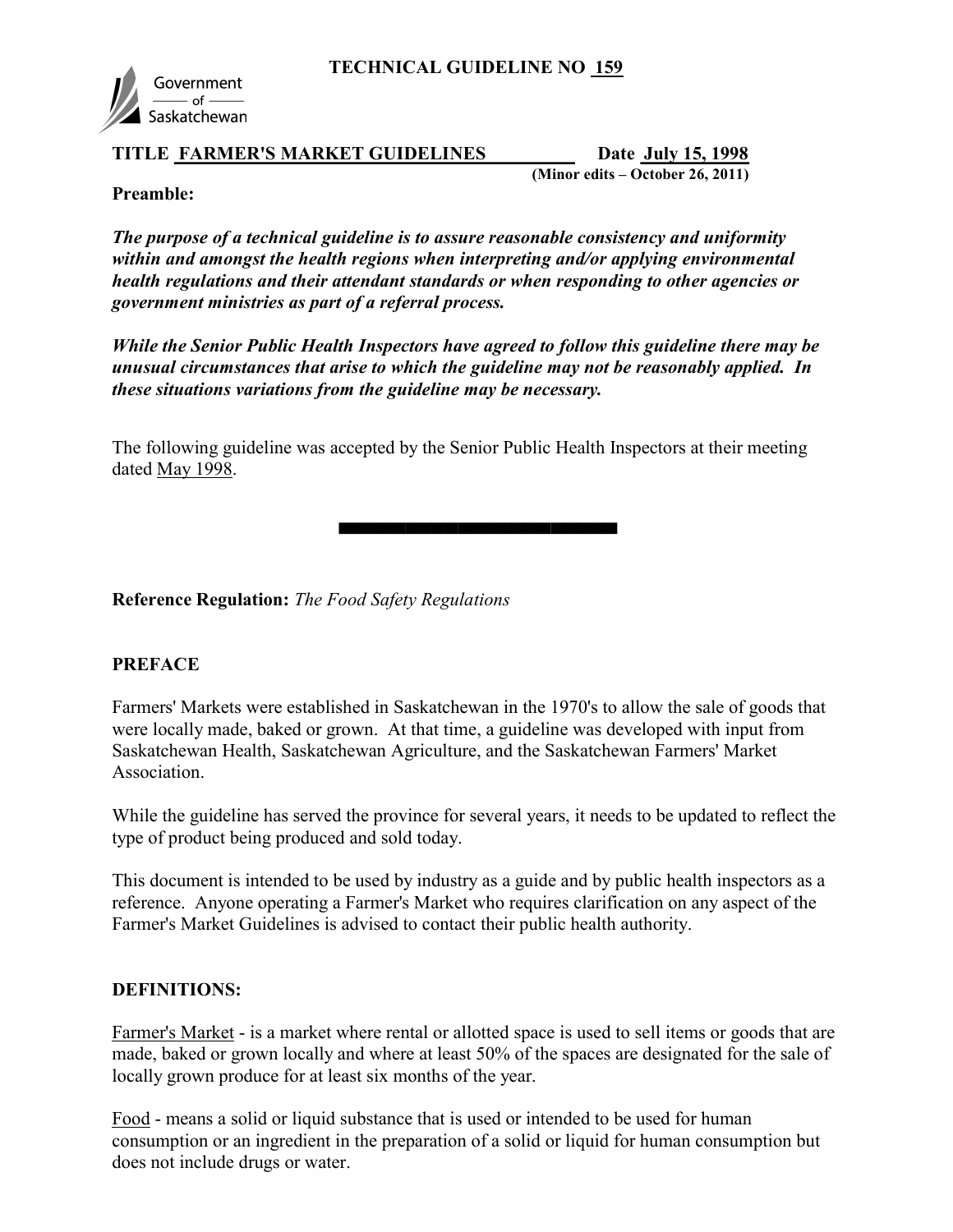Market Manager - is a person affiliated with an association or an organization who operates a farmer's market or who is the spokesperson for the farmer's market.

Potentially Hazardous Food - means food with a pH level or a water activity level, or a combination of pH and water activity level, that will support the growth of pathogenic microorganisms or the production of toxins.

Public Health Authority - means a district health board appointed as a local authority under The Public Health Act, 1994. Public health inspectors enforce regulation requirements on behalf of the local authority.

Vendor - a person who rents or leases a stall, or space in a farmer's market for the purpose of displaying and offering product for sale.

## ADMINISTRATION:

Market managers are required to obtain approval from the local authority prior to establishing or operating a Farmer's Market. The market manager must have each vendor complete the "Application for Vendor to Sell Food at Farmer's Market" form (Appendix III) and submit these along with the "Application to Operate a Farmer's Market" form (Appendix II) to the public health authority.

If after the initial opening of the Farmer's Market new vendors express interest in joining the market, they will be required to complete the "Application for Vendor to Sell Food at Farmer's Market" form.

Farmer's Markets must abide by all local bylaws and provincial and federal regulations.

## ENVIRONMENT:

Regardless of the type of building used for the Farmer's Market, the environment must be one that is suitable for the display and sale of food. Tables, counters, cases and shelves for the display of food must be smooth, impervious to moisture, easily cleanable and in good repair.

Where potentially hazardous foods are sold, every Farmer's Market should have facilities available to permit clean-up operations during and after the sale. Ideally, a hand wash sink or a utility sink should be conveniently located for this purpose.

A sufficient number of refuse containers should be provided throughout the market area.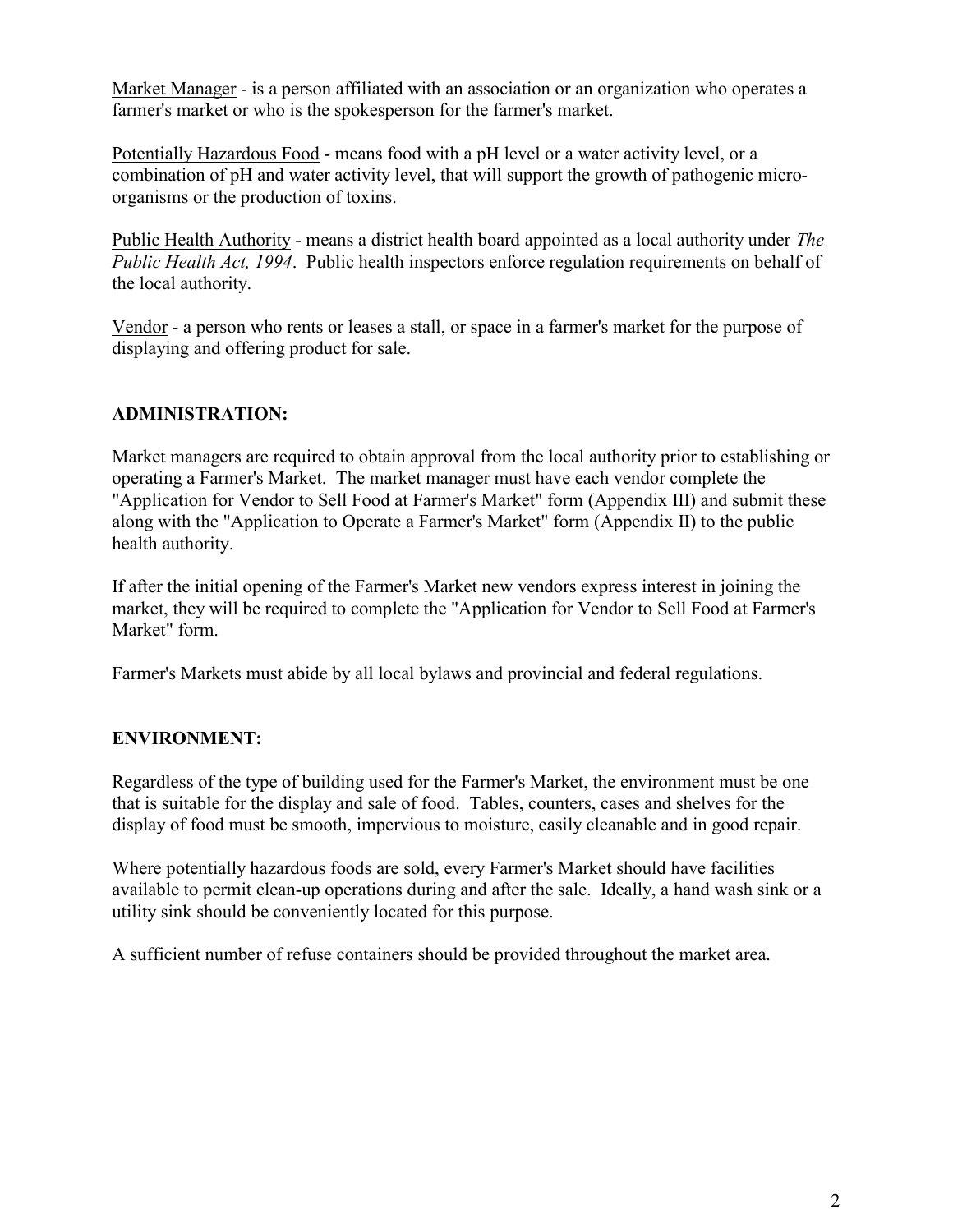#### WASHROOMS:

Adequate washroom facilities shall be available for all vendors. These may be provided by the market management or be made available through written agreement with the owners of existing nearby facilities. Washrooms provided by the market manager must be equipped with liquid soap in a dispenser and single use towels and they must be cleaned and maintained in a sanitary manner. Market managers must ensure these facilities are checked periodically during the market and cleaned as necessary.

#### VENDORS:

All food vendors are required to complete the "Application for Vendor to Sell Food at Farmer's Market" form (Appendix III).

All vendors and all personnel handling food in a Farmer's Market must be clean and wear clean clothes. There is to be no smoking while working at a food vending outlet.

It is recommended that vendors selling processed food and personnel handling such food attend a course in safe food handling offered by the local authority.

#### FOOD:

All food items offered for sale at the Farmer's Market must meet the approval of the public health authority.

All meat and poultry must have been slaughtered in a licensed facility. The SALE OF FARM-SLAUGHTERED ANIMALS OR POULTRY IS NOT PERMITTED.

The sale of raw or home pasteurized milk or milk products is not permitted.

Vendors selling fish (commercial fisherman and fish farmers) must be licensed to do so by Saskatchewan Environment and Resource Management and must make such licence available to the market manager or the public health authority upon request.

Potentially hazardous foods must be handled with care. (Refer to Appendix I for a list of approved foods.) These foods must be maintained at certain temperatures, that is, keep cold foods cold (below  $4^{\circ}$ C or  $40^{\circ}$ F), and keep frozen foods below  $-18^{\circ}$ C (0<sup>o</sup>F). These temperatures must be maintained at all times including during storage, transportation, and when on display or prior to sale.

Potentially hazardous foods must also be protected from contamination by way of enclosure in display cases, packaging, or other means that prevent the customers from handling and possibly contaminating the product.

If the public health authority suspects a potentially hazardous food may have been prepared improperly or under unsanitary conditions, the vendor may be required to discontinue selling the product until further investigation. The local authority may inspect the facility in which this food was prepared. [Note: When investigating a suspected food borne outbreak, the public health authority may collect food samples for this purpose].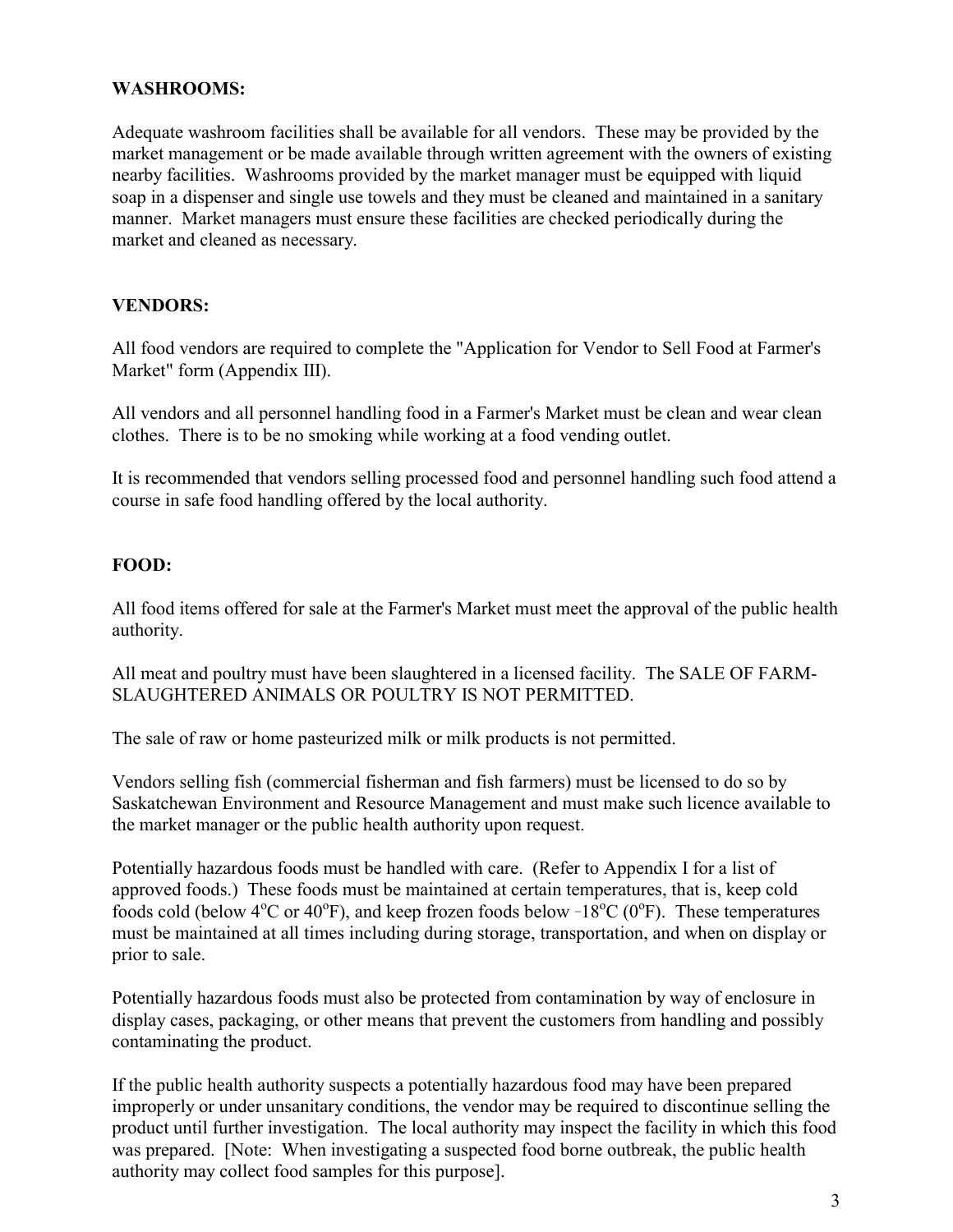Foods for immediate consumption such as sandwiches, soup, hot dogs, chili, stews, ice cream, etc. must be prepared at a facility licensed by the public health authority under The Food Safety Regulations. Licensed facilities may be located in the market area.

## PACKAGING/CONTAINERS:

Canadian Food Inspection Agency enforce regulations that address labelling issues. Labelling must show the following:

- (1) Common name of food;
- (2) Quantity or weight;
- (3) Ingredients in descending order of proportion;
- (4) Name and address of producer;
- (5) Durable life date of perishables.

Any questions regarding labelling should be directed to the Canadian Food Inspection Agency (phone 975-8904).

Except for sanitized canning jars with new lids and rings, containers are not to be reused as food containers. Styrofoam food trays are not to be reused.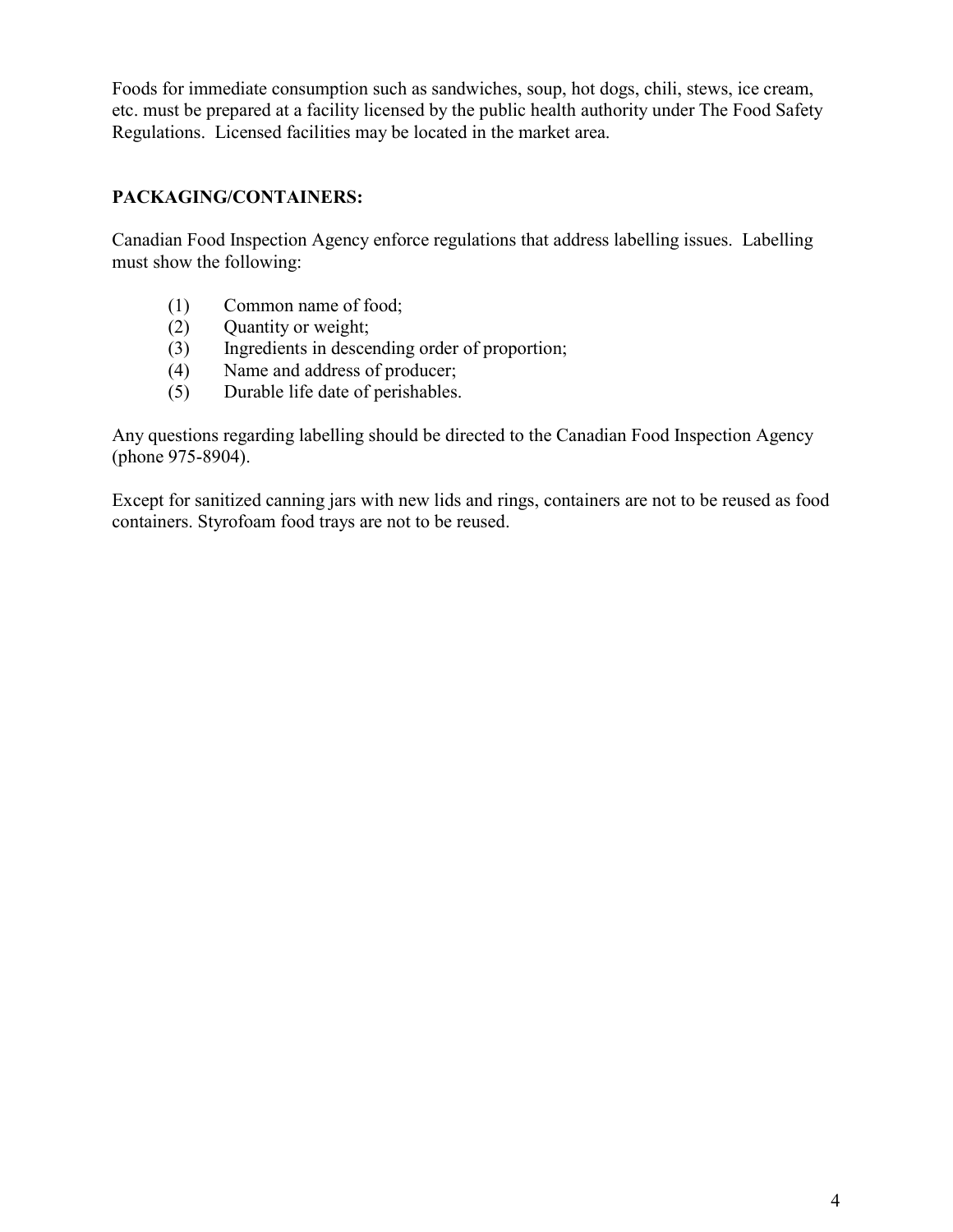#### APPENDIX I

#### PERMITTED FOODS  $*$  SEE BELOW

| <b>PRODUCT</b>                            | FRESH\UNREFRIG. | REFRIG. | <b>FROZEN</b> |              |
|-------------------------------------------|-----------------|---------|---------------|--------------|
| 1. Fruit                                  | yes             | yes     | yes           | 11, 8        |
| 2. Vegetables                             | yes             | yes     | yes           | 3, 11        |
| 3. Honey                                  | yes             | n/a     | n/a           | $\mathbf{1}$ |
| 4. Meat                                   | no              | yes     | yes           | 1, 2, 9      |
| 5. Fish                                   | no              | yes     | yes           | 1, 9         |
| 6. Poultry                                | no              | yes     | yes           | 1, 2, 9      |
| 7. Dairy Products                         | no              | yes     | yes           | 10           |
| 8. Baked Goods                            | yes             | yes     | yes           | 4, 5, 9      |
| 9. Prepared/Processed<br>Foods: - cabbage |                 |         |               |              |
| rolls (without meat)                      | no              | yes     | yes           | 5, 9         |
| - perogies                                | no              | yes     | yes           | 5, 9         |
| - pizza                                   | no              | yes     | yes           | 5, 9         |
| - cured ham                               | no              | yes     | yes           | 2, 9         |
| - cured bacon                             | no              | yes     | yes           | 2, 9         |
| - pickled eggs                            | yes             | yes     | n/a           | 1,9          |
| - jelly                                   | yes             | yes     | n/a           | 1,9          |
| - jam                                     | yes             | yes     | n/a           | 1,9          |
| - pickled<br>vegetables                   | yes             | yes     | n/a           | $\mathbf{1}$ |
| - relish                                  | yes             | yes     | n/a           | $\mathbf{1}$ |
| - candies                                 | yes             | n/a     | n/a           | 1, 5         |
| - fudge                                   | yes             | n/a     | n/a           | 1, 5         |
| - chocolate                               | yes             | n/a     | n/a           | 1, 5         |
| 10. Eggs                                  | yes             | yes     | n/a           | 12           |
| 11. Cold Frozen<br><b>Drinks</b>          | yes             | yes     | yes           | 1,6          |
| 12. Lunch Facilities                      |                 |         |               | 1, 7         |

\*1. Must meet all local bylaws, provincial and federal regulations.

\*2. Fresh or frozen meat or poultry products must be from an approved source.

\*3. No home preserved/canned vegetables or meat allowed, including those products that are pressure canned (except pickled vegetables and cucumber relish).

- \*4. No cream filled or custard filled pastries, or pies with meringue.
- \*5. No products containing meat, milk or egg in filling or topping (exception milk or egg in filling is acceptable if the product is baked).
- \*6. Water must be from a source approved by the local authority.
- \*7. Must meet provincial Food Safety Regulations.
- \*8. Cut melons must be wrapped and refrigerated.
- \*9. Product requires adequate protection from consumer handling.
- \*10. Only commercially pasteurized milk or milk products may be sold.
- \*11. Contact Canadian Food Inspection Agency (phone: 780-7478) for information related to the retailing of fresh fruit and vegetables.
- \*12. Cracked eggs are prohibited. For more information on the retailing of eggs in general, please contact Canadian Food Inspection Agency (phone: 780-7112 - Regina).
- NOTE: The food listed on this page applies to only farmer's markets. These foods cannot be retailed elsewhere unless approved by the appropriate government agency. Please contact your public health inspector for specific information.